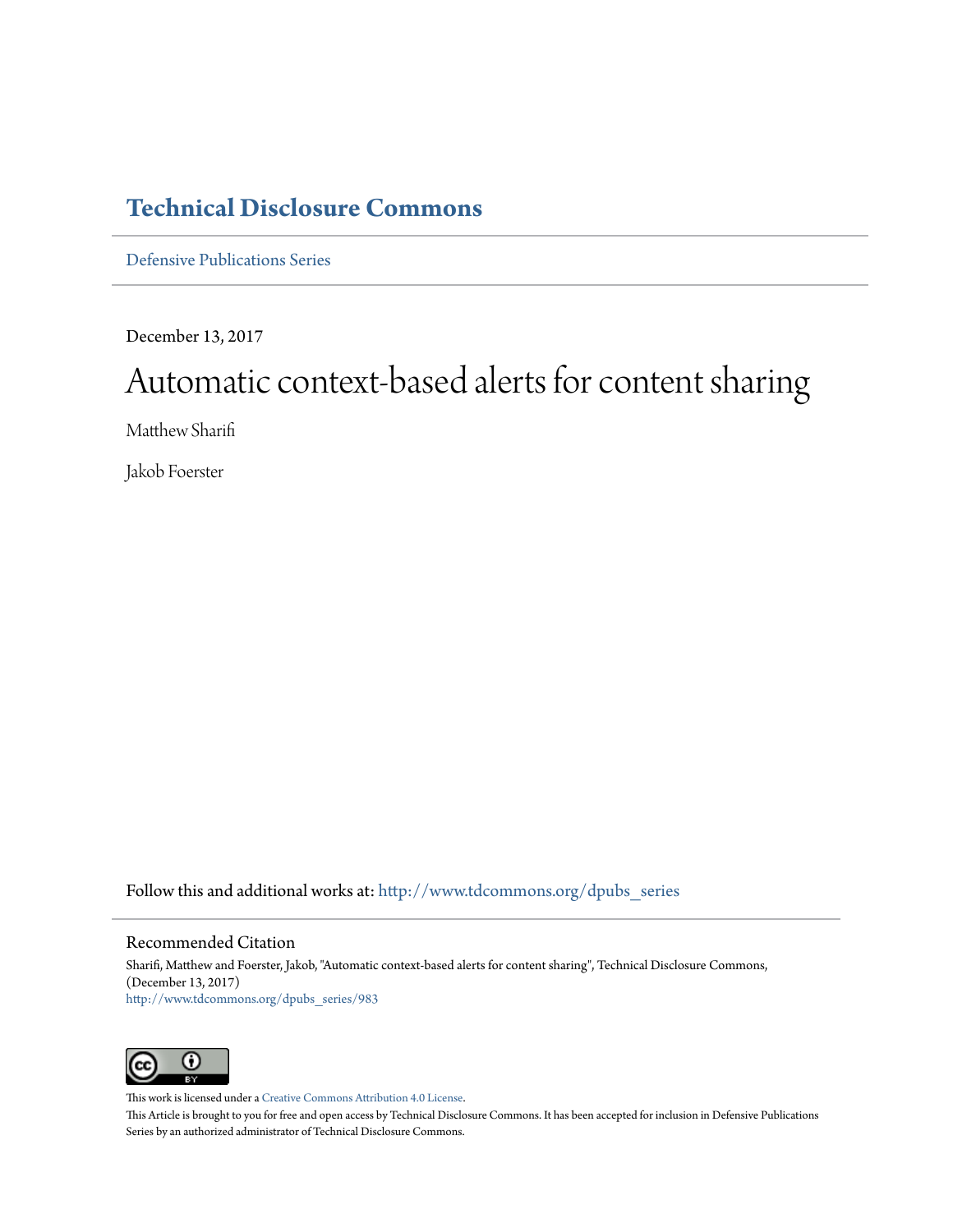# **Automatic context-based alerts for content sharing**

#### ABSTRACT

This disclosure describes techniques for automatic detection of unintentional sharing of content. A user attempt to share content, e.g., from a clipboard via a paste operation, is detected. With user permission, the clipboard contents and the context in which the content is being shared are analyzed to determine suitability of the content to the context. An alert is provided to the user upon detection that sharing the content is likely unintentional.

#### KEYWORDS

- Clipboard
- Paste operation
- Operating system
- Messaging application
- User intent
- User context

#### BACKGROUND

Users often utilize copy-paste functionality on computing devices, e.g., mobile phones, tablets, computers, etc. Cut or copy functionality enables a user to select text from one application. The selected text is copied into a clipboard, and is inserted into a destination application when the user performs a paste operation.

One common destination for copied text is messaging apps that are used to share content with others. Users can accidentally paste text in a messaging app that is unsuitable or irrelevant to the conversation, e.g., when the clipboard includes such content. For example, the text can be private or sensitive, e.g., content from other messaging conversations, hyperlinks to personal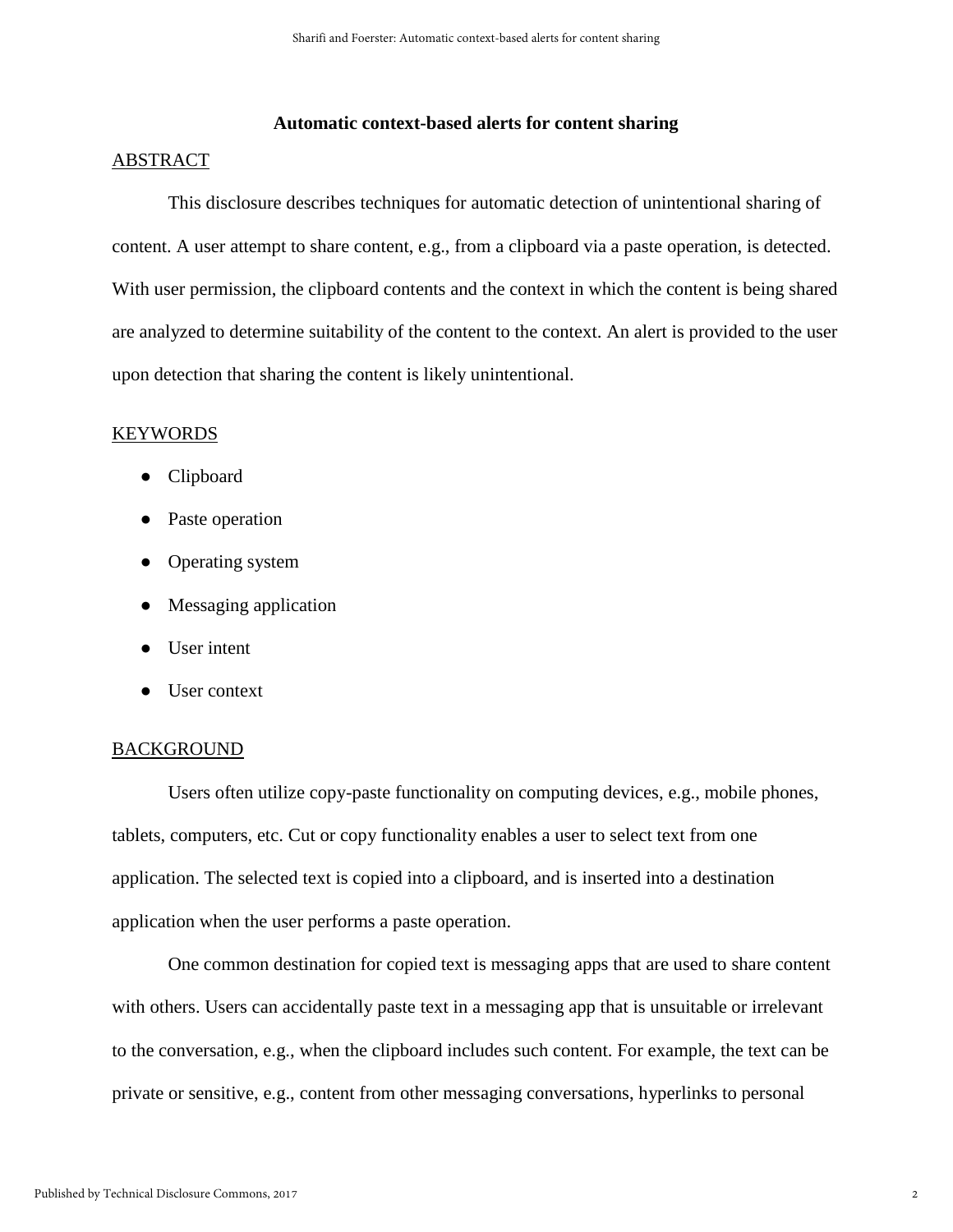photos, passwords, etc. When such text (or other clipboard content) is sent to other parties in the messaging conversation, it leads to other parties potentially accessing such information.

# DESCRIPTION

This disclosure describes techniques to automatically detect unintended content that is inserted into a messaging conversation (or other destinations) via a paste operation. The techniques are implemented upon specific user permission to access and analyze clipboard contents and/or content within a destination application. The techniques employ trained machine learning models and can be implemented within a messaging application, other software applications, or an operating system.



**Fig. 1: Automatic alerts when sharing content**

Fig. 1 is an example user interface that illustrates automatic detection of paste within a messaging application, in an example conversation (120) conducted using a messaging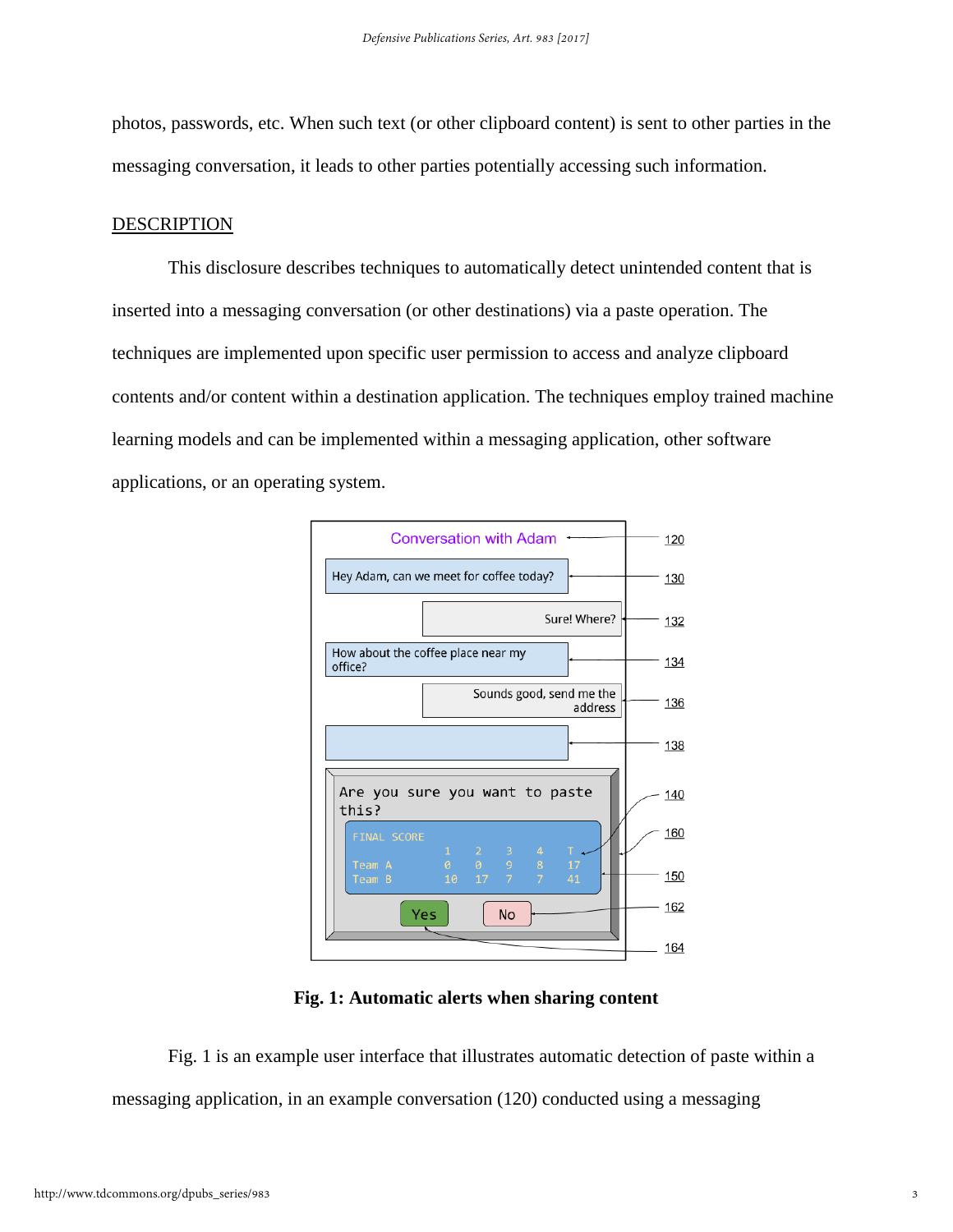application. After an exchange of messages (130, 132, 134, and 136), the user attempts to paste into the send box (138).

When the user provides permission for implementation of the described techniques, the clipboard contents and the conversation context are analyzed locally on the device using the trained machine learning model. Analysis of contents of the clipboard is performed to determine the type of the content and whether the copied content could be private. For example, when the clipboard content is a web address (e.g., a uniform resource locator (URL), the URL is analyzed to classify the underlying URL type, e.g., a photo album, a public news website, etc. In some instances, e.g., when there is a simple mapping from domain name to URL type, the URL need not be processed with a classifier. The model is trained using labeled examples from a variety of prior content (including potentially private content and other content) obtained with permission for use as training data.

Prior to an action being taken on pasted text, the current screen context and/or conversation context is also analyzed to determine whether the pasted content matches the context in which the text is being pasted. For example, if the context is a conversation with a work colleague, the model can determine that it is unlikely that a user would send a password or share a link to a private photo album.

The model is a binary classifier that predicts the likelihood of the paste content being relevant to the current conversation context. With user permission, the features or classification results from the copy model and the current conversation text are provided as inputs to the classifier. Other factors can be utilized for determination of whether a paste operation is unintentional, e.g., that the pasted content is unlikely. For example, a recent selection of a text

4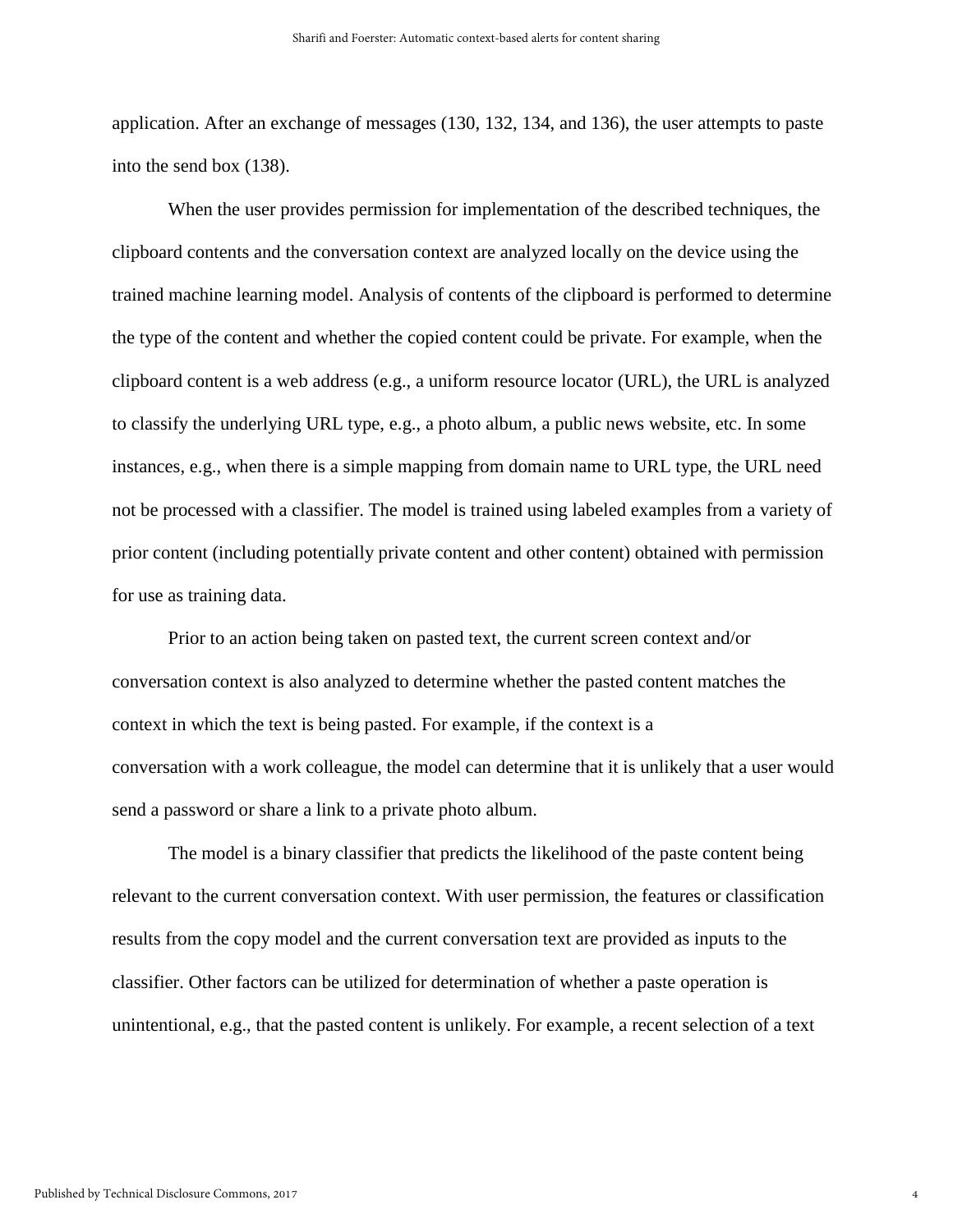area by the user, without a corresponding copy action can be indicative of an unexpected paste. The context information of the paste event can be utilized to determine the intended paste target.

If the pasted content is deemed suited for the messaging conversation, the content is inserted into text box (138) and is available for sending in the messaging conversation. If the pasted content is determined to be an unintentional paste, a message or warning is provided in the user interface.

In the example illustrated in Fig. 1, it is determined based on analysis of the pasted content (140) that it is the score from a football game. Further, based on analysis of the messaging conversation (messages 130-136), it is determined that the conversation is about a location ("coffee place near my office"). When the user attempts to paste content, e.g., the box score from a football game (150), the warning (160) is provided to the user, along with options to continue (164) or cancel (162) the paste operation. When the content type is inferred, the warning can include the determined content type (e.g., URL, password, etc.)

When the described techniques are implemented in an operating system, the operating system can suggest a different field based on the paste action. For example, if a password is being pasted into a username field, the password field is recognized as a more suitable field and presented to the user as a suggested paste location.

Further to the descriptions above, a user may be provided with controls allowing the user to make an election as to both if and when systems, programs or features described herein may enable collection of user information (e.g., information about a user's social network, social actions or activities, profession, a user's preferences, or a user's current location), and if the user is sent content or communications from a server. In addition, certain data may be treated in one or more ways before it is stored or used, so that personally identifiable information is removed.